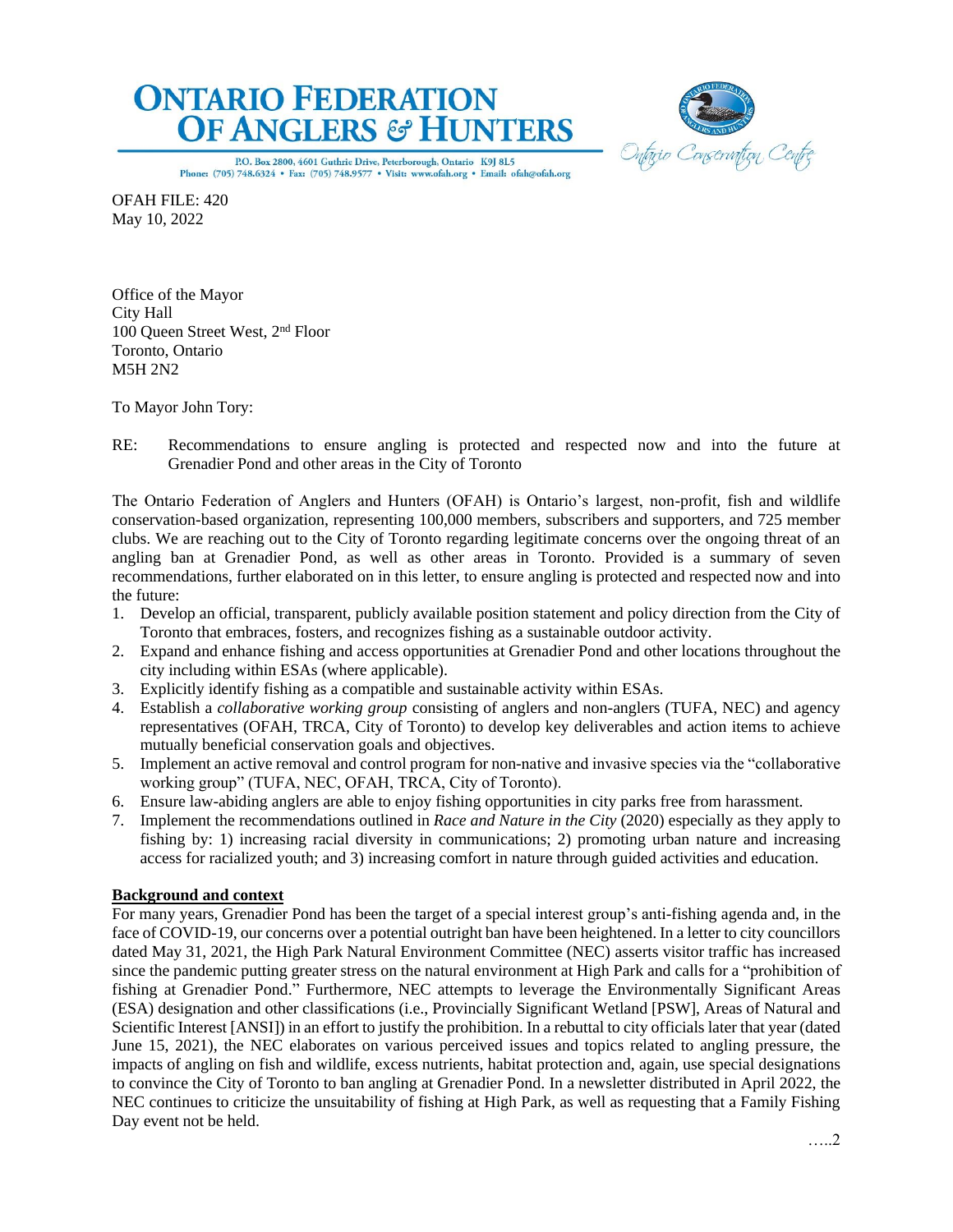# **ONTARIO FEDERATION OF ANGLERS AND HUNTERS**

 $-2-$ 

# **Embracing angling in the City of Toronto**

There are numerous examples where Parks, Forestry and Recreation Division (PFR) has gone on record in support of angling, including at Grenadier Pond. However, there have been specific situations and instances where city staff do not appear to share the same sentiments, which is cause for concern. For example, the NEC newsletter states the Park Supervisor acknowledged "the city's overall support of fishing does not recognize the special designation the park has" and, according to NEC's citation, the supervisor stated the previous agreement made between stakeholders is insufficient and would be looking to further consult with Policy and Planning staff.

Unfortunately, there are other instances where individuals have taken matters into their own hands. On Saturday, June 30, 2015, Toronto Urban Fishing Ambassador (TUFA) was supporting a picnic organized by CUPE Local 79 and providing fishing opportunities to children at Grenadier Pond. The activities were mapped out and included on the event permit secured by CUPE Local 79. Despite that, the Park Supervisor attended and attempted to stop the fishing activity. In doing so, they repeated the assertion that fishing was going to be banned from the park, had staff take photographs which made the event participants feel uncomfortable, and had the National Fishing Week banner attached to the fishing pier removed (ironically, at the time, the City of Toronto was a National Fishing Week partner).

Though fishing is a permitted activity in City of Toronto parkland, except where signs are posted indicating fishing is prohibited, there is clear evidence that individual staff have chosen to impose their own personal beliefs about angling as official policy. The overarching issue for the OFAH is if anti-fishing sentiments are held by decision-makers the threat of a ban becomes even more possible and has broader implications. The City of Toronto expresses the importance of balancing access and the protection of natural areas with recreational uses but depending on someone's feelings towards fishing, special protections under the ESA banner could be used outside of their intended purposes. Activities within ESAs are limited to those that are compatible with the preservation of their natural features and ecological functions; therefore, if fishing were to be deemed an incompatible activity, bans and other restrictions could result. As evidenced by comments made by PFR, restrictions like these have occurred as "there is a partial ban on fishing at Grenadier Pond due to its designation as both an ANSI and ESA" (October 25, 2016). A study commissioned by the city led to the establishment of sixty-eight new ESAs (a total of eighty-six) and the boundaries of fourteen were expanded. Fishing doesn't automatically threaten endangered species and/or special designations – they can coexist. If ESAs continue to be determined to be vulnerable to fishing because of subjective ideologies there would inevitably be furtherreaching, city-wide consequences. For these reasons *the OFAH is seeking an official, transparent, publicly available position statement and policy direction from the City of Toronto that embraces, fosters, and recognizes fishing as a sustainable outdoor activity*.

## **Current restrictions and enhancing opportunities**

The OFAH disagrees with NEC's opinion that fishing is an unsustainable activity at Grenadier Pond, and we would like to take the opportunity to shed light on numerous safeguards currently in place to help conserve the fishery. For example, anglers are highly regulated and must have a valid recreational fishing licence or deemed licensed to legally fish in Ontario, follow zone-wide seasons, limits and exceptions, and adhere to all relevant rules and regulations outlined in various pieces of legislation including the *Ontario Fishery Regulations* and the *Fish and Wildlife Conservation Act* (FWCA). Due to private land that exists along the entire west shoreline of Grenadier Pond, fishing is inaccessible from this location. Moreover, fishing is not allowed outside the permitted area in Grenadier Pond or in other ponds in High Park and watercrafts are prohibited in Grenadier Pond. The only fishing that is permitted is confined to a narrow strip of shoreline at the central/southeast location of the pond. This reduction of fishing access at Grenadier Pond was not supported by scientific advice from the Toronto and Region Conservation Authority (TRCA) or the Ministry of Northern Development, Mines, Natural Resources and Forestry (NDMNRF), and is contrary to what had previously been agreed to by all stakeholders. Despite the personal opinions of some current city staff, PFR previously confirmed Parks and its partners do not share NEC's allegations that angling has a negative impact on the fish population and wildlife at Grenadier Pond. As such, *the OFAH requests the City of Toronto explore, expand, and enhance fishing and access opportunities at Grenadier Pond and other locations throughout the city including within ESAs (where applicable)*.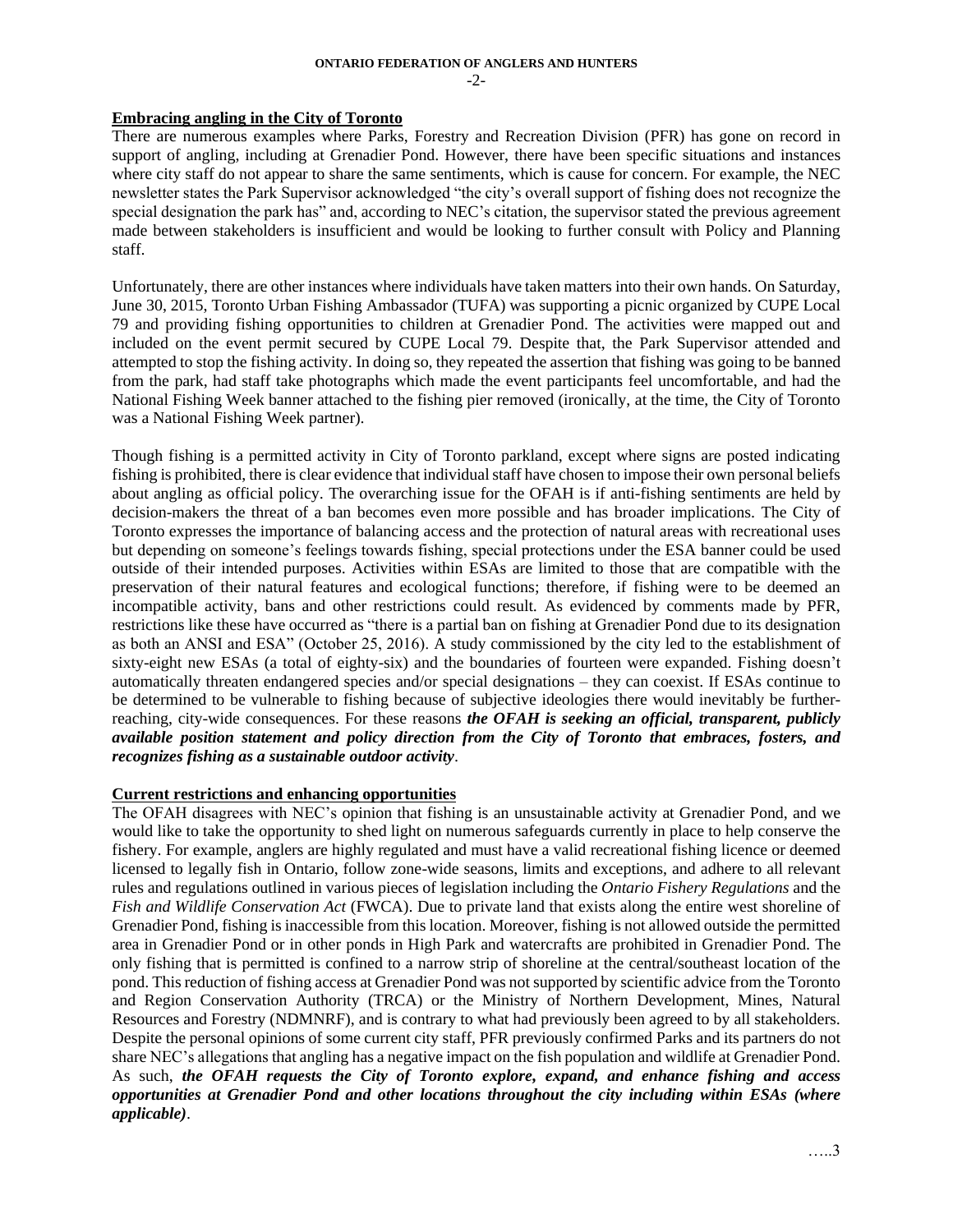$-3-$ 

## **ESA designations do not preclude fishing**

It is undeniable NEC is attempting to leverage designations and other classifications to ban fishing at Grenadier Pond and other ESAs across the city. In their feedback to Toronto's Draft Biodiversity Strategy, NEC believes there should be strengthening and long-term commitment in the protection of new and existing ESAs. Following the Aurora District's review and confirmation of a new wetland evaluation for the provincially significant Grenadier Pond Wetland Complex (NDMNRF, 2022), NEC has taken this status as grounds for banning fishing. However, there are numerous examples of areas with special designations where activities like fishing, hunting, and trapping exist sustainably. Kawartha Highlands Provincial Park is in the "Greater Golden Horseshoe" and exhibits various significant ecological features including globally rare and provincially significant alvar, numerous provincially significant species, and contains two ANSIs. As outlined in the Management Plan (2008), "…fishing and hunting will continue to be integral components of the park's recreation program" and there are also "…portions of 24 registered trapline areas within the park and all are considered *existing*." There are numerous coastal wetlands within the Great Lakes, including the GTA, that have various special designations and statuses (e.g., ANSI, Provincial Wildlife Area, Important Birding Area, PSW, Significant Wildlife Habitat, species at risk), and permit sustainable use activities like fishing and hunting. We value and support Toronto's proactive approach in protecting biodiversity and natural areas through land use policies and regulations including ESA designations; however, *the OFAH requests that the City of Toronto explicitly identify fishing as a compatible and sustainable activity within ESAs*.

#### **Managing ecological threats and restoring Grenadier Pond**

The OFAH agrees that the ecological integrity of Grenadier Pond can be improved, but this is made challenging by legacy impacts of urbanization and encroachment, particularly along the westernmost shoreline. Surface water runoff from developed areas and High Park, and human activities from neighboring properties (and beyond) contribute pollutants, nutrient loadings (e.g., Canada Goose and dog feces), and other deleterious substances that compromise the health of Grenadier Pond. Past habitat loss, fragmentation, and degradation have occurred, and the health and condition of Grenadier Pond and High Park will never be returned to its natural state. While there have been occasional incidents related to bad behaviour of a few delinquents, these are undoubtedly one-off exceptions within the responsible angling community that pale in comparison to the overarching stressors at large. Anglers are not the environmental tipping point as some would lead you to believe but, quite possibly, the greatest stewards and assets for ESAs. Great things could be achieved through cooperation, by accepting differences, and breaking down barriers to accomplish common goals. To this, *the OFAH requests that the City of Toronto establish a collaborative working group consisting of anglers and non-anglers (TUFA, NEC) and agency representatives (OFAH, TRCA, City of Toronto) to develop key deliverables and action items to achieve mutually beneficial conservation goals and objectives*.

The TRCA does an exceptional job at monitoring and assessing fisheries in Toronto and the GTA's watersheds and waterfront; however, relatively low survey effort at Grenadier Pond could result in unrepresentative site catches. Moreover, seasonality and annual variations have not been taken into consideration, no baseline levels and/or thresholds have been established, and we are unaware of any creel data by the NDMNRF to help determine angling effort. As such, the OFAH disagrees with NEC's statement that the fishery is experiencing a "textbook illustration of an ecological collapse." Electrofishing surveys have shown a surprising variety of native and non-native species for a relatively small urban pond, apex predators have been consistently captured and, more recently in 2016, a variety of age classes of Largemouth Bass were caught including nine other species. The number of species in a given unit of area (i.e., species richness) is a common measure of biodiversity, the presence of top predators provide some insight into ecosystem health and ecological structure and dynamics, and age-class diversity tells us bass are spawning successfully, carrying out their life processes, and reaching maturity.

One obvious concern identified from the monitoring and assessment data is the presence of Common Carp and other non-native and invasive species like Goldfish, Goldfish x Common Carp hybrids, and White Perch. The negative ecological impacts of Common Carp are well documented. As summarised in Badiou et al. (2011), Common Carp can directly and indirectly effect aquatic ecosystems in the following ways: "*1) increasing total suspended solids, sedimentation and erosion; 2) increasing water column nutrient concentrations; 3) increasing the biomass and altering the community structure of phytoplankton; 4) decreasing submerged macrophyte abundance; 5) decreasing large zooplankton; 6) decreasing benthic invertebrates; 7) reducing native fish diversity and abundance; 8) competing with waterfowl for food resources; and 9) by altering contaminant cycling.*"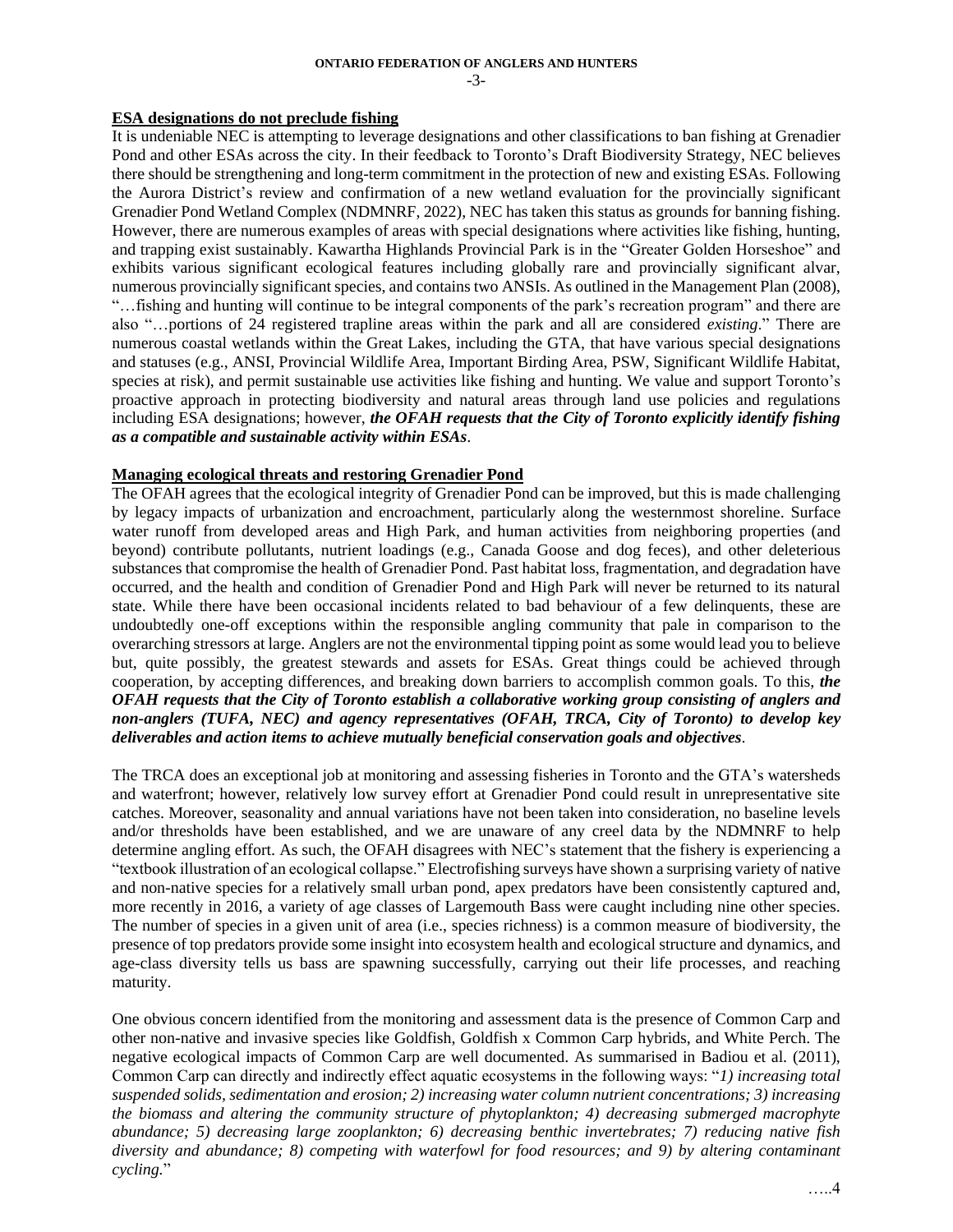Aside from Common Carp, other non-native and invasive fish species can impact aquatic ecosystems by competing with native fishes for food and habitat, altering food webs, and preying on sportfish eggs and larvae populations. Thus, the most immediate and manageable conservation concern related to the aquatic environment at Grenadier Pond would inevitably be controlling the ongoing threat of non-native and invasive species. By enhancing management in this way, natural features, fish, habitat, wildlife, the environment, and the special designations and protections at Grenadier Pond (ESA, ANSI, PSW) will be more effectively conserved. For these reasons, *the OFAH recommends the "collaborative working group" (TUFA, NEC, OFAH, TRCA, City of Toronto) establish and implement an active removal and control program for non-native and invasive species to ensure the ongoing productivity and sustainability of the fishery and conservation of native biodiversity*.

#### **Putting a stop to harassment**

Individuals identified as members of the NEC and the self-proclaimed "Grebe Gang" have deliberately harassed people and appear to have broken conservation laws under the FWCA (Section 13 "Obstruction of hunting, trapping or fishing) but received no disciplinary action. Regrettably, the OFAH has felt it necessary to express our disappointment over these situations in official letters to Mayor John Tory and Members of Council and City of Toronto's Park Branch, as well as publishing several articles on the subject in *Ontario OUT of DOORS* magazine. We presume that other park events permitted by the city – from birthday parties and cultural celebrations to religious festivals – would be protected from harassment. To that end, *the OFAH requests the City of Toronto ensure law-abiding anglers are able to enjoy fishing opportunities in city parks free from harassment*.

According to the National Household Survey (2011) over half of those living in Toronto were born outside of Canada and well over 1.2 million people identified as a visible minority. These statistics don't come as a surprise because studies have indicated immigrants typically chose to settle in the largest urban centres and, over the past two decades, eighty percent of all immigrants to Ontario settled in the GTA (Ministry of Finance, 2020). Just like Toronto, its angling community is also made up of a diverse group of people with various cultural and ethnic backgrounds and fishing should be fostered in a way that equitably engages and accepts all types of anglers. Many of those people living in urban areas do not have the means (financial, vehicles/transportation, knowledge/understanding, etc.) to travel long distances for these experiences; therefore, by facilitating sustainable, accessible fishing opportunities in urban settings, this provides unique strategies for breaking down socio-economic barriers. One study that looks at meaningfully engaging racialized communities in nature and nature-based programming in urban areas is *Race and Nature in the City* (Scott and Tenneti, 2020). Scott and Tenneti (2020) state "urbanization is the leading cause for the increasing psychological distance between humans and nature" and, as a result, can lead to a "lack of care and stewardship." The GTA study cites numerous examples on the critical importance of making direct connections to nature and the human psyche, as opposed to solely focusing on cognitive experiences, and lists "fishing" as an activity that can help overcome knowledge and information, economic, cultural, as well as psychological barriers to accessing nature. *The OFAH urges the City of Toronto to implement the recommendations outlined in Race and Nature in the City (2020) especially as they apply to fishing by: 1) increasing racial diversity in communications; 2) promoting urban nature and increasing access for racialized youth; and 3) increasing comfort in nature through guided activities and education*.

## **Moving forward**

Ontario's Provincial Fish Strategy (2015) maintains that fishing "…contributes to the nutritional needs and the social, cultural and economic well-being of individuals and communities in Ontario." It is a closely managed, sustainable activity that generates significant funding to Ontario's Fish and Wildlife Special Purpose Account as one hundred percent of licence sales go directly towards the management and conservation of fish and wildlife in Ontario. That said, anti-fishing groups in the City of Toronto are too involved in isolated incidents to look at the situation as a whole and appreciate angling as a compatible activity with the conservation of Toronto's natural resources and as a nature-based linkage to connect racialized individuals to the outdoors.